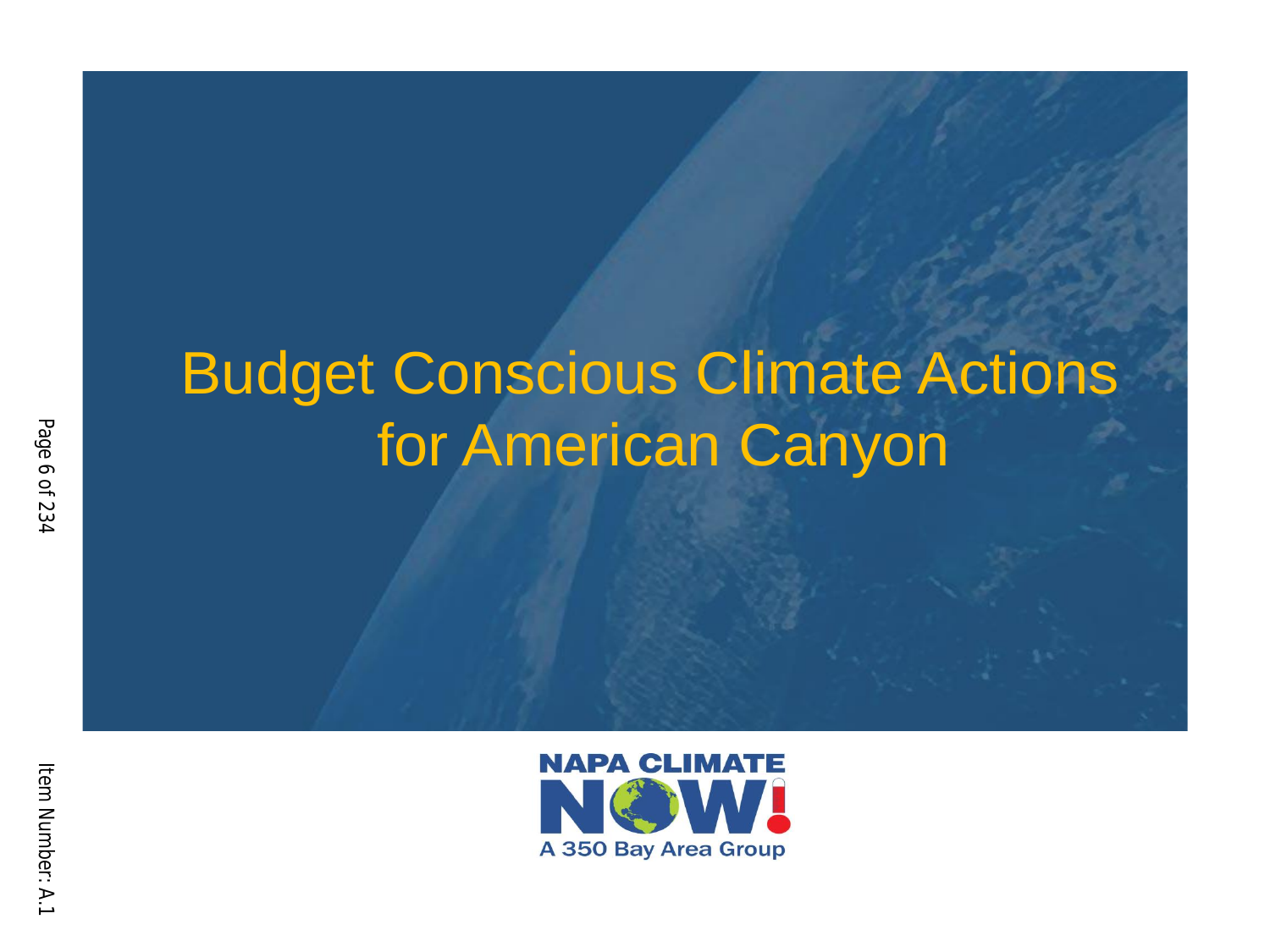### Overall Strategy for Climate Actions

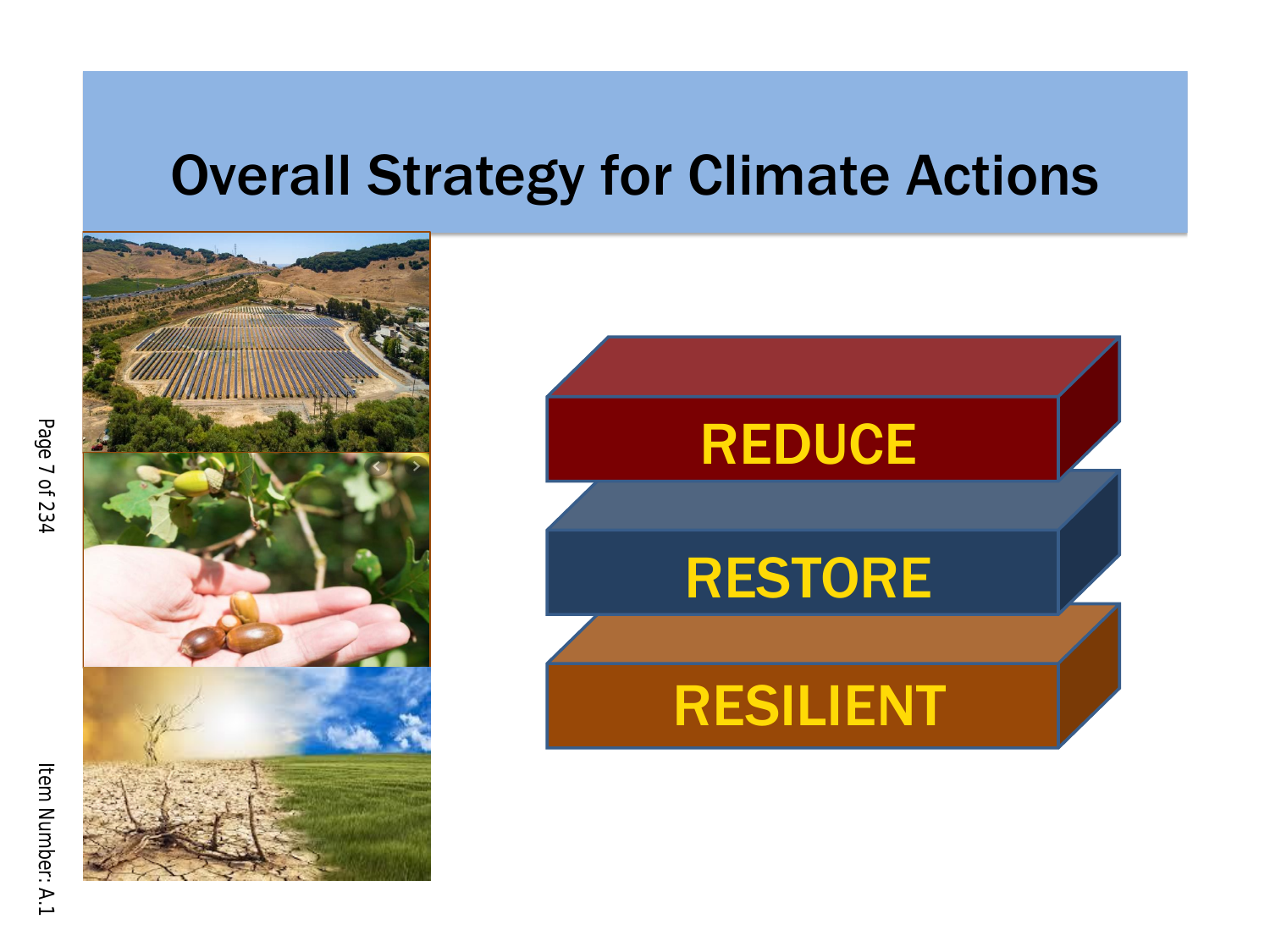## Reduce Emissions

### **Adopt all -electric reach codes for new residential buildings and municipal buildings.**

- Reduces reliance on fossil fuels
- Limits methane leakage from natural gas infrastructure
- Lowers building cost
- Improves indoor air quality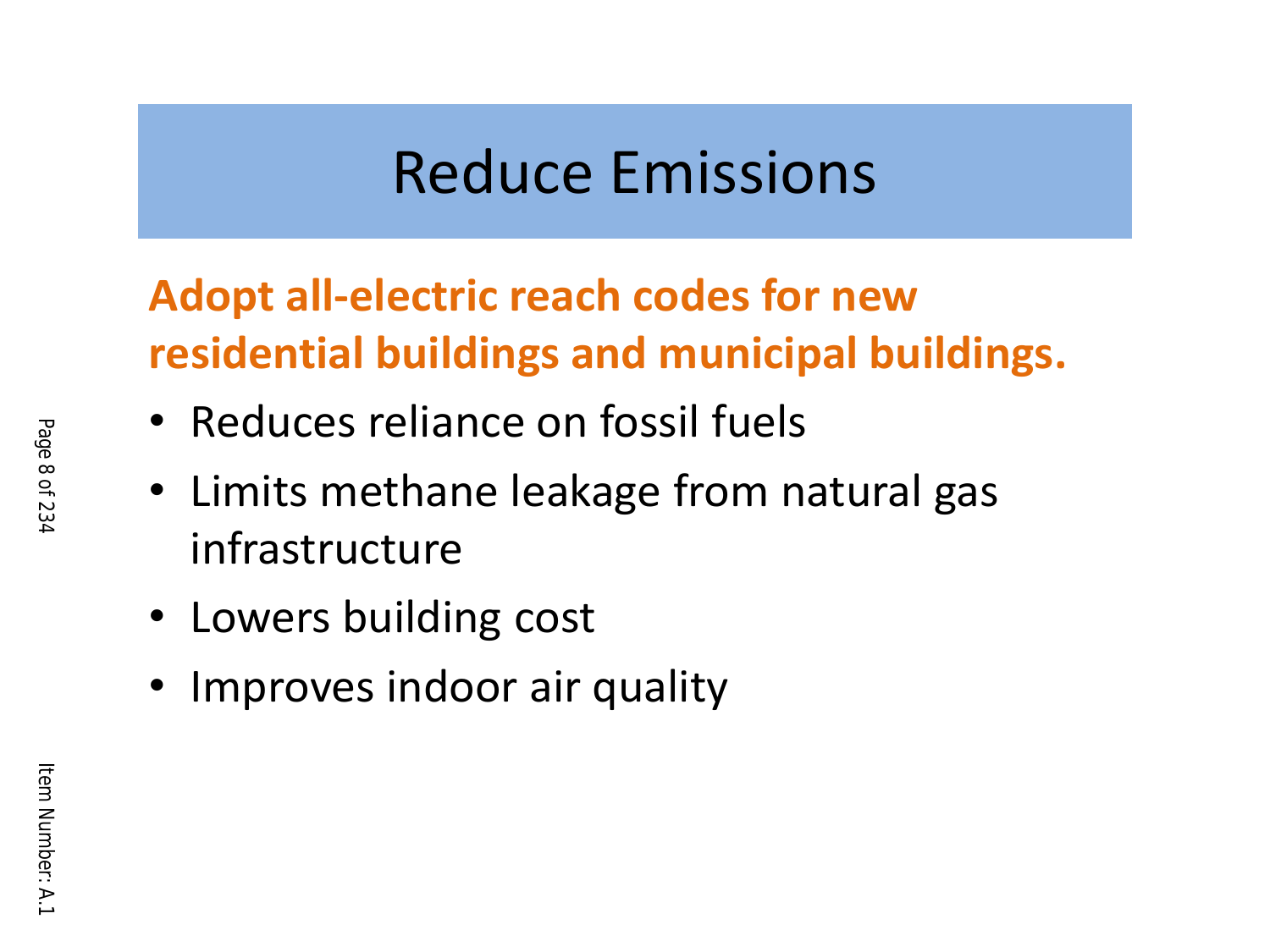# All -Electric Reach Codes

# **Economic benefits**

- Construction costs average \$3,000 less/unit<sup>1</sup>
- Utility bills lowered by up to \$800 annually<sup>2</sup>
- Limits natural gas infrastructure (and its repair and maintenance)

<sup>1</sup> Bruceri, M. (2019)."Draft 2019 Energy Efficiency Cost-effectiveness Study: Low Rise Residential." For PG&E Codes & Standards, prepared by Frontier Energy. March 15, 2019 <sup>2</sup>Synapse Energy Economics, Decarbonization of Heating Energy Use in California Buildings at 2, 39 (Oct. 2018), http://www.synapseenergy.com/sites/default/files/Decarbonization - Heating -CA -Buildings -17 -092 -1.pdf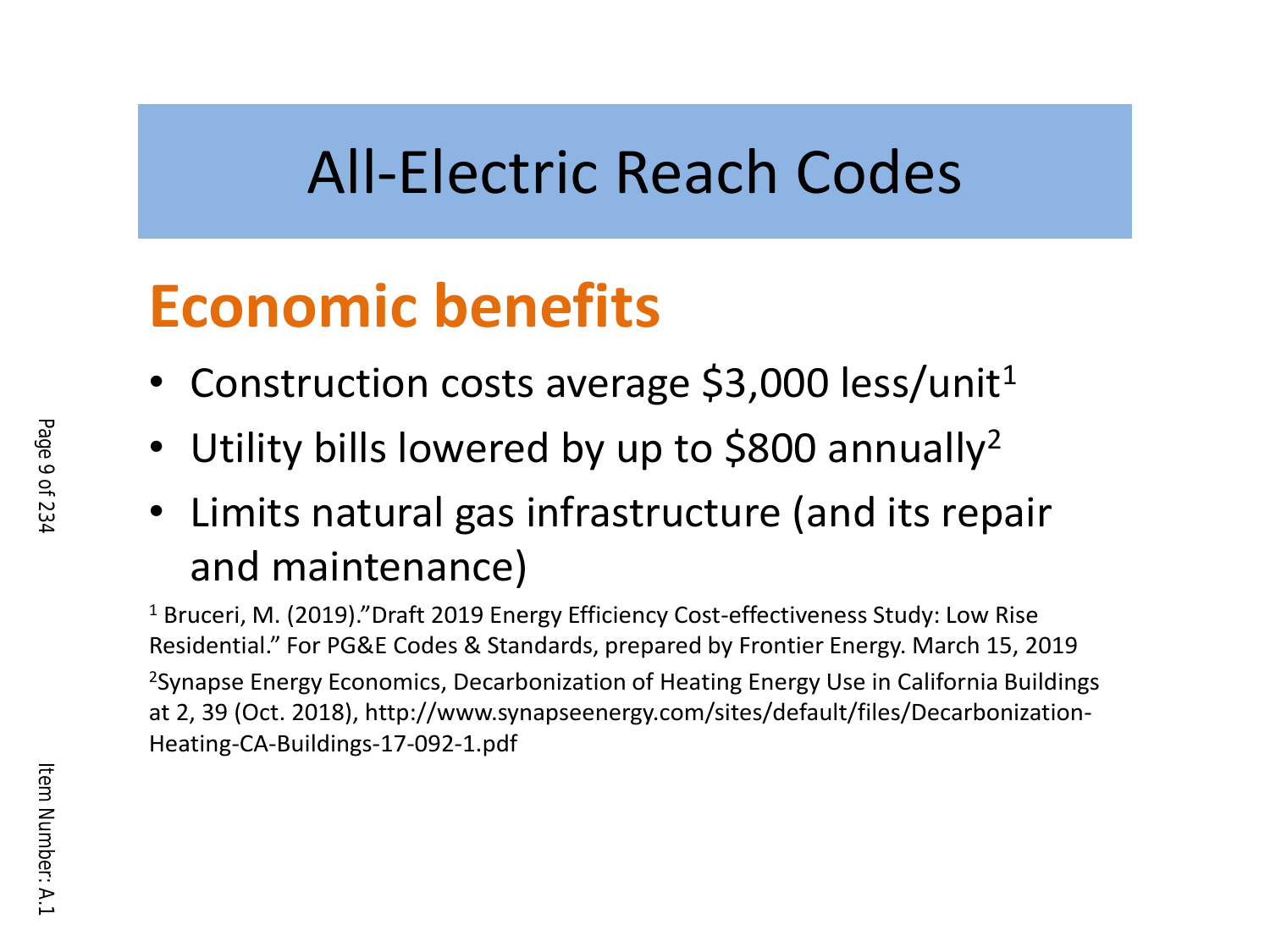# All -Electric Reach Codes

# **Environmental benefits**

- Limits methane leakage from natural gas infrastructure (leakage rates are 2.7-5.2%<sup>1</sup>)
- Improves indoor air quality —gas stoves result in NO2 emissions up to 10x higher than the EPA outdoor air threshold 2

<sup>1</sup> <https://www.fossilfreebuildings.org/ElectricMFGuide.pdf>, 2019

<sup>2</sup> California Air Resource Board. (2001) Indoor Air Pollution from Cooking. < https://ww2.arb.ca.gov/resources/documents/indoor -air -pollution -cooking>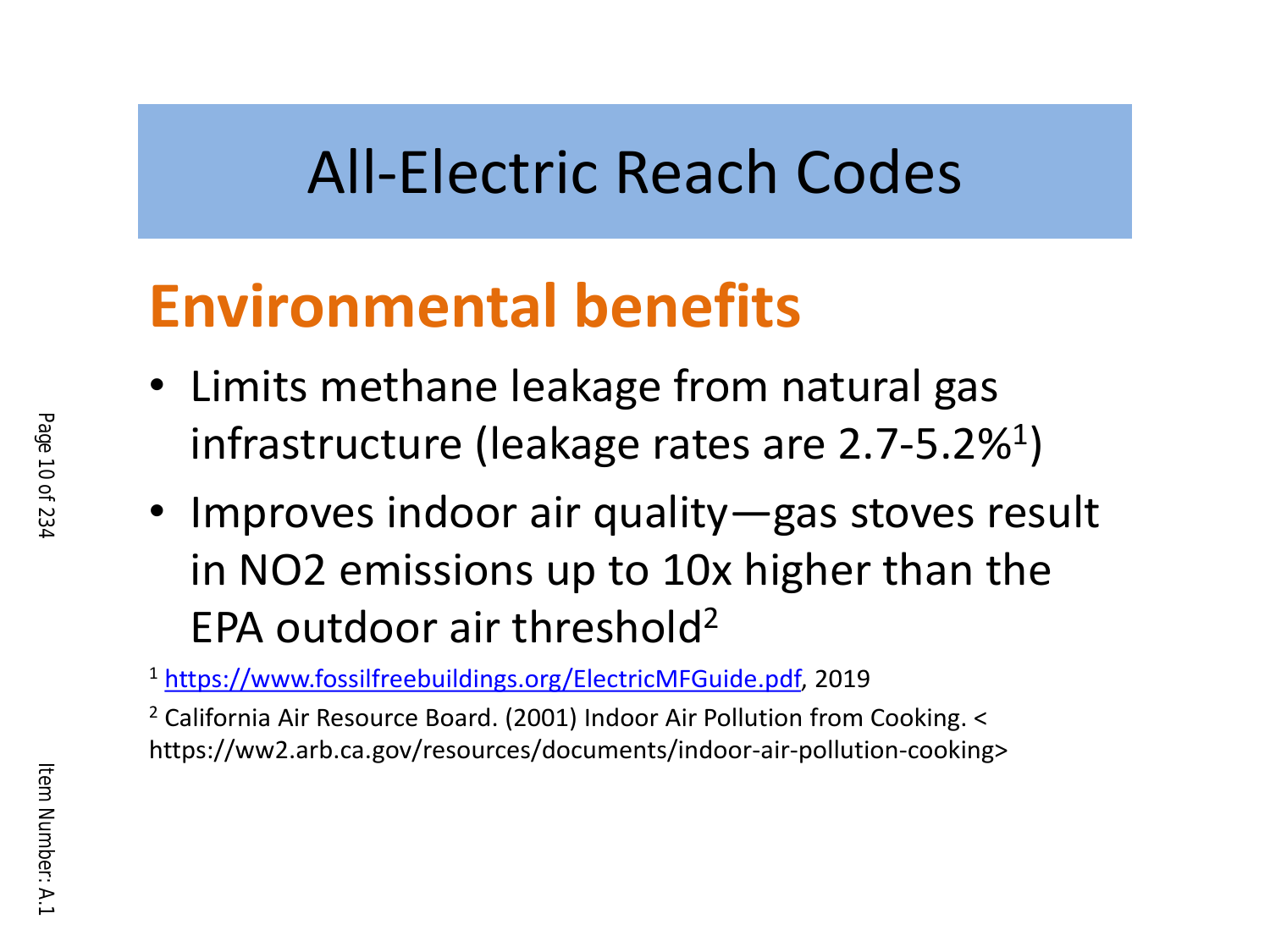## Reduce Emissions

- Prioritize Measure T projects to enhance pedestrian and bicycle use per
	- Napa Countywide Bicycle Plan
	- Napa County Pedestrian Master Plan



- Adopt a goal of Zero Waste by 2030.
	- Implement residential food waste composting
	- Require permitted events to be Zero Waste

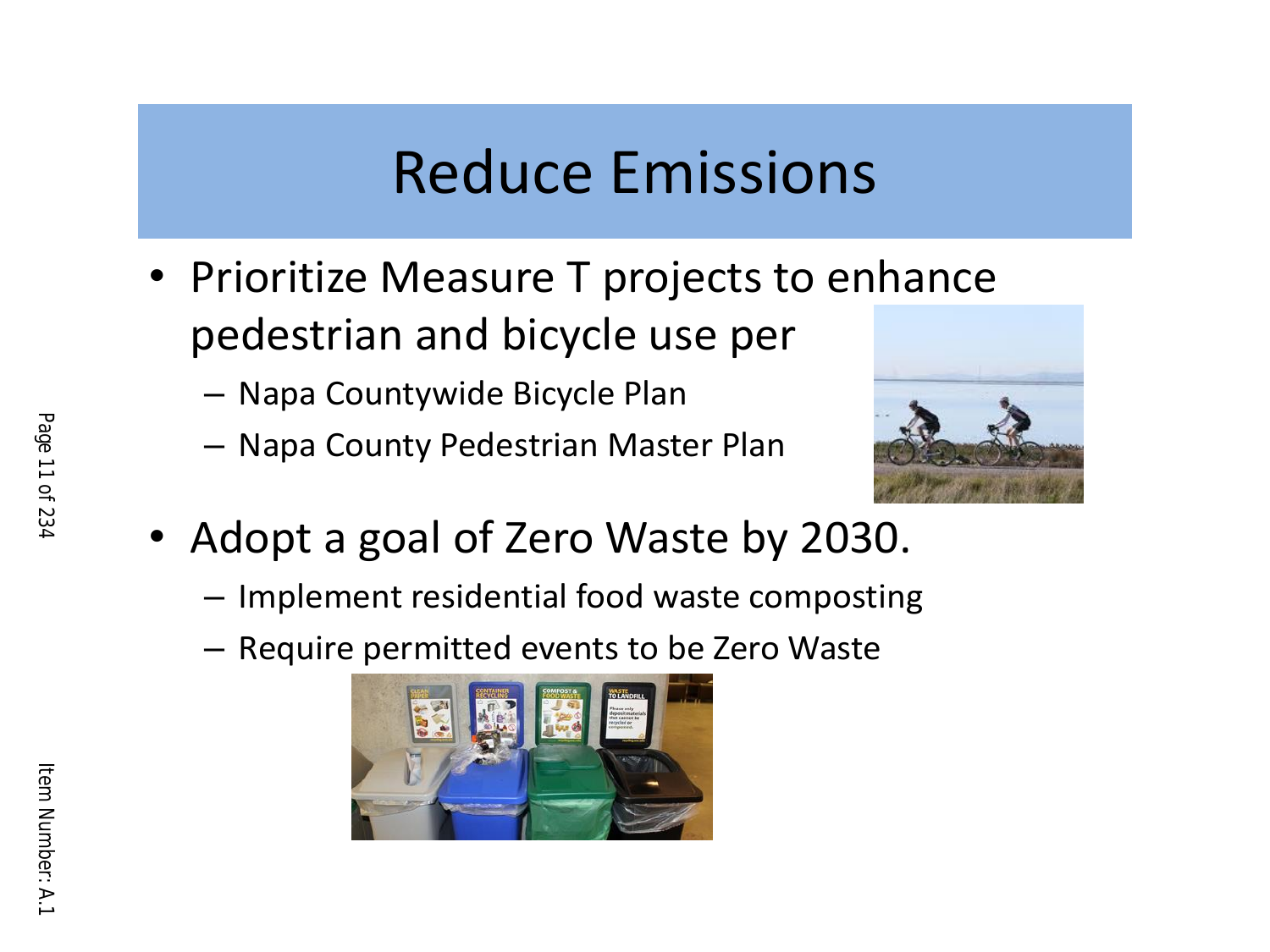# Reduce Emissions -Lead by Example

- Incorporate a Climate Change Element into the General Plan update
- Electrify the city fleet as opportunity arises
- Replace gas powered leaf blowers with electric models
- Adopt telework policy for city staff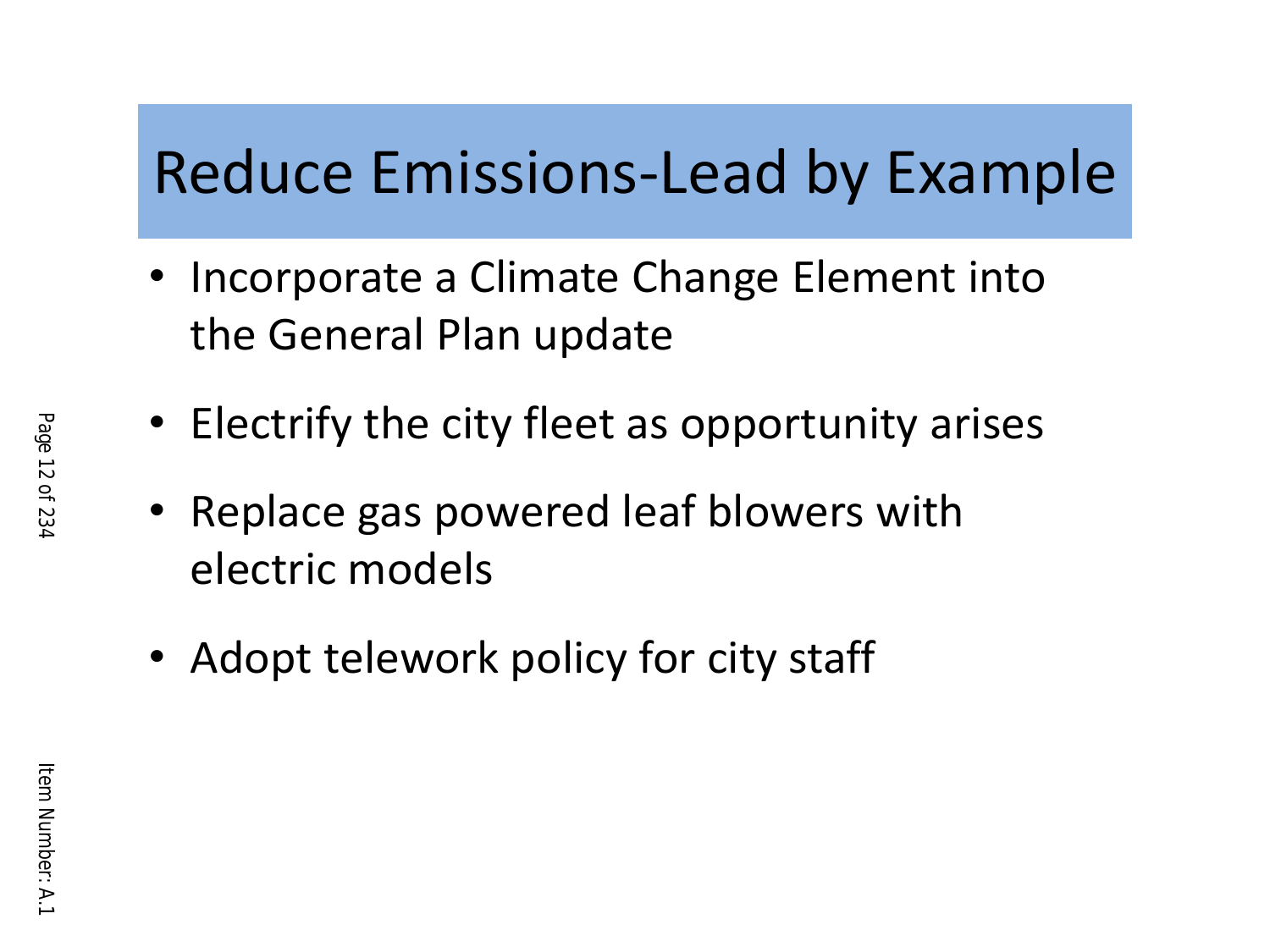#### Restore Carbon Sequestration - **Partner with Napa County Resource Conservation District**

- Establish a tree replacement in -lieu fee for smaller development projects and use toward plantings in areas more suitable (as designed and implemented by RCD).
- Partner with RCD to obtain grant funding for urban tree planting

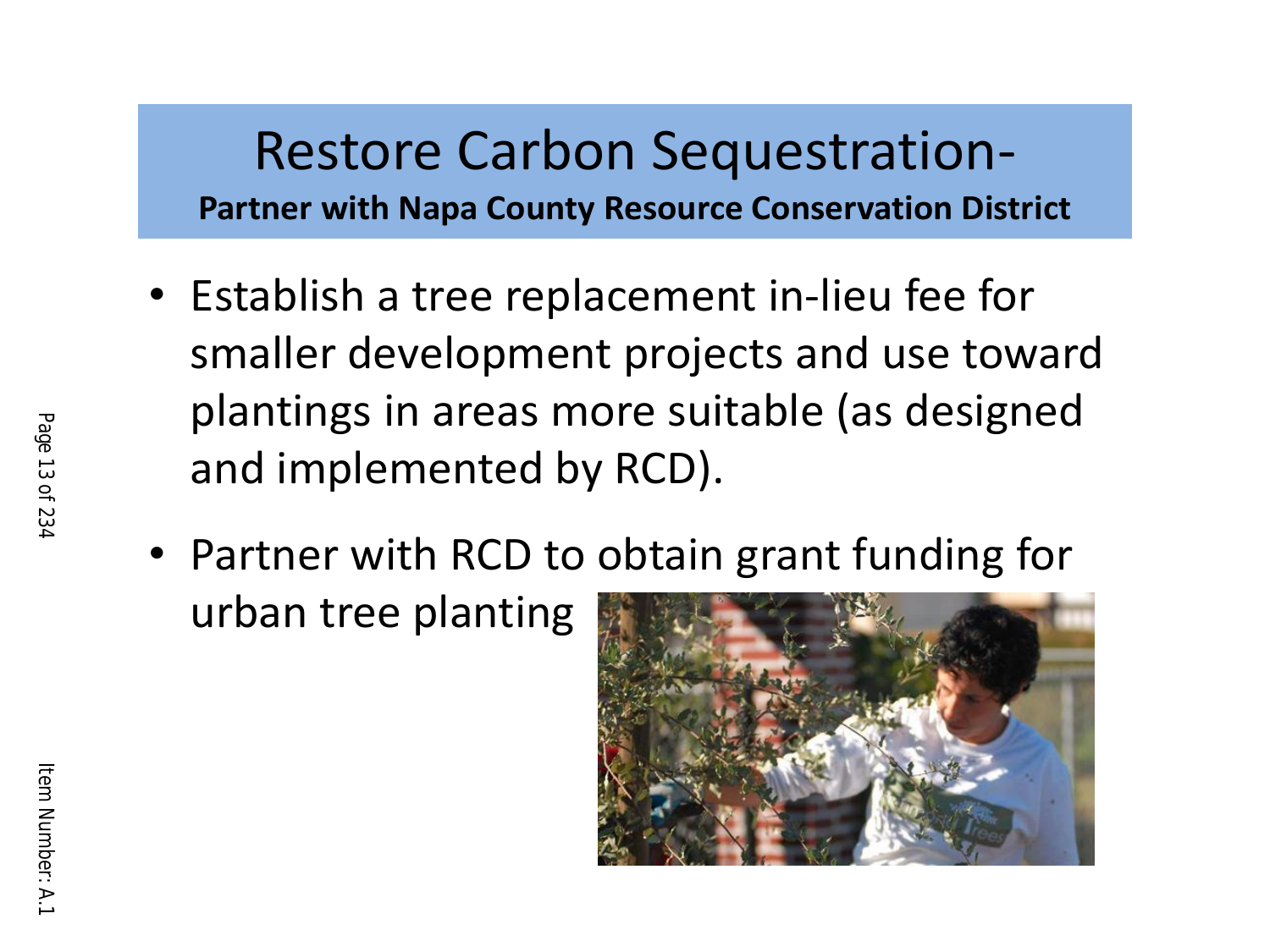### Increase Community Resiliency

- Use Community Benefit Agreements to require new development projects to contribute to community resiliency (e.g. grants for rooftop solar in low income neighborhoods, energy efficiency retrofitting, EV charger installations, green infrastructure job training).
- Create countywide Water and Wastewater Agency (as recommended in the LAFCO report, [Napa](https://drive.google.com/file/d/1wnhL1FOVbebl-X_P47wL4S2KAiLqxJx0/view)  [Countywide Water and Wastewater Municipal](https://drive.google.com/file/d/1wnhL1FOVbebl-X_P47wL4S2KAiLqxJx0/view)  [Service Review](https://drive.google.com/file/d/1wnhL1FOVbebl-X_P47wL4S2KAiLqxJx0/view)).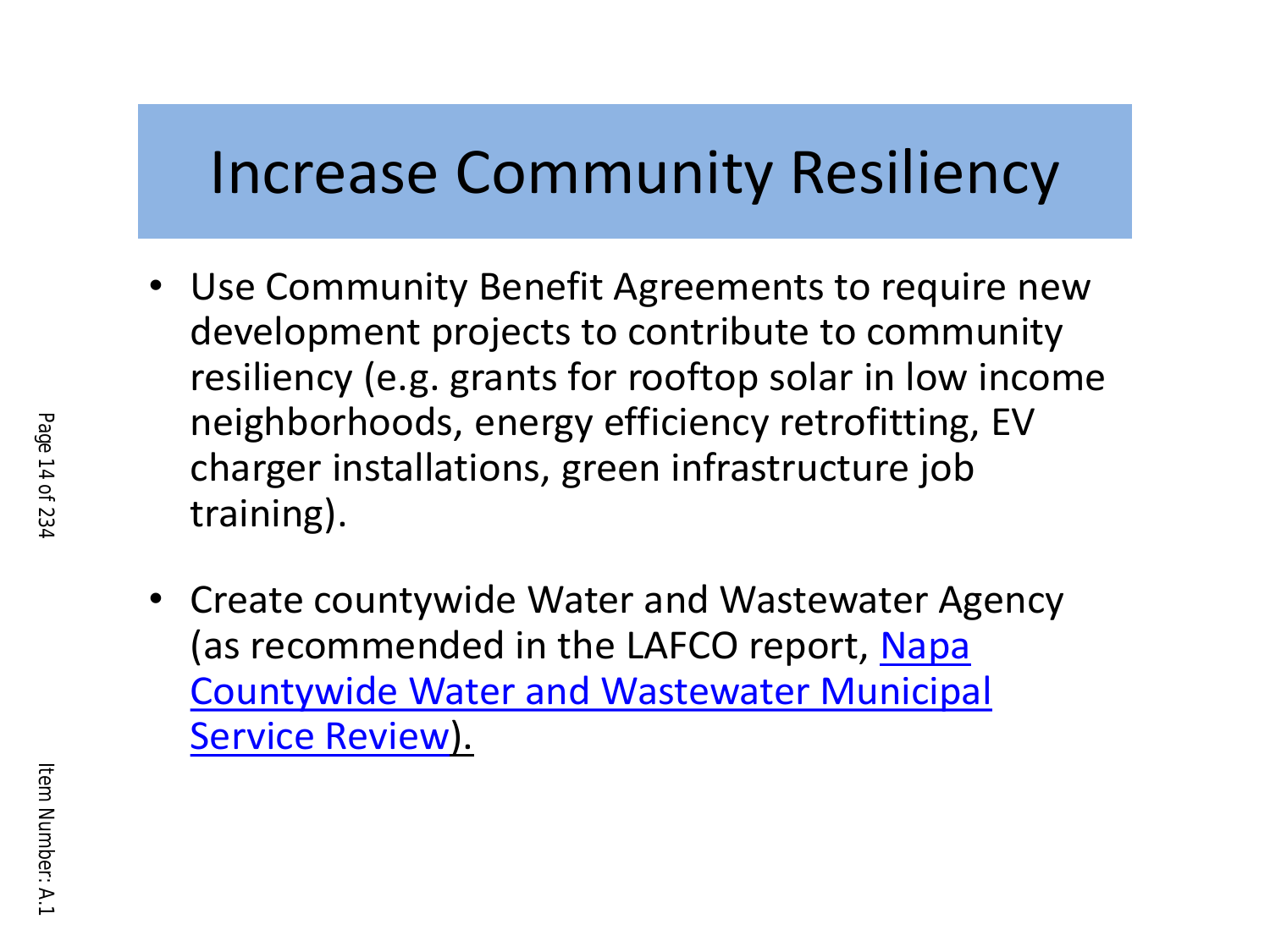## Plan of Action

- Get feedback on proposals from City Council members
- Provide more information during Climate Action Committee meeting
- Work with city staff to provide information and contacts

#### **THANK YOU!**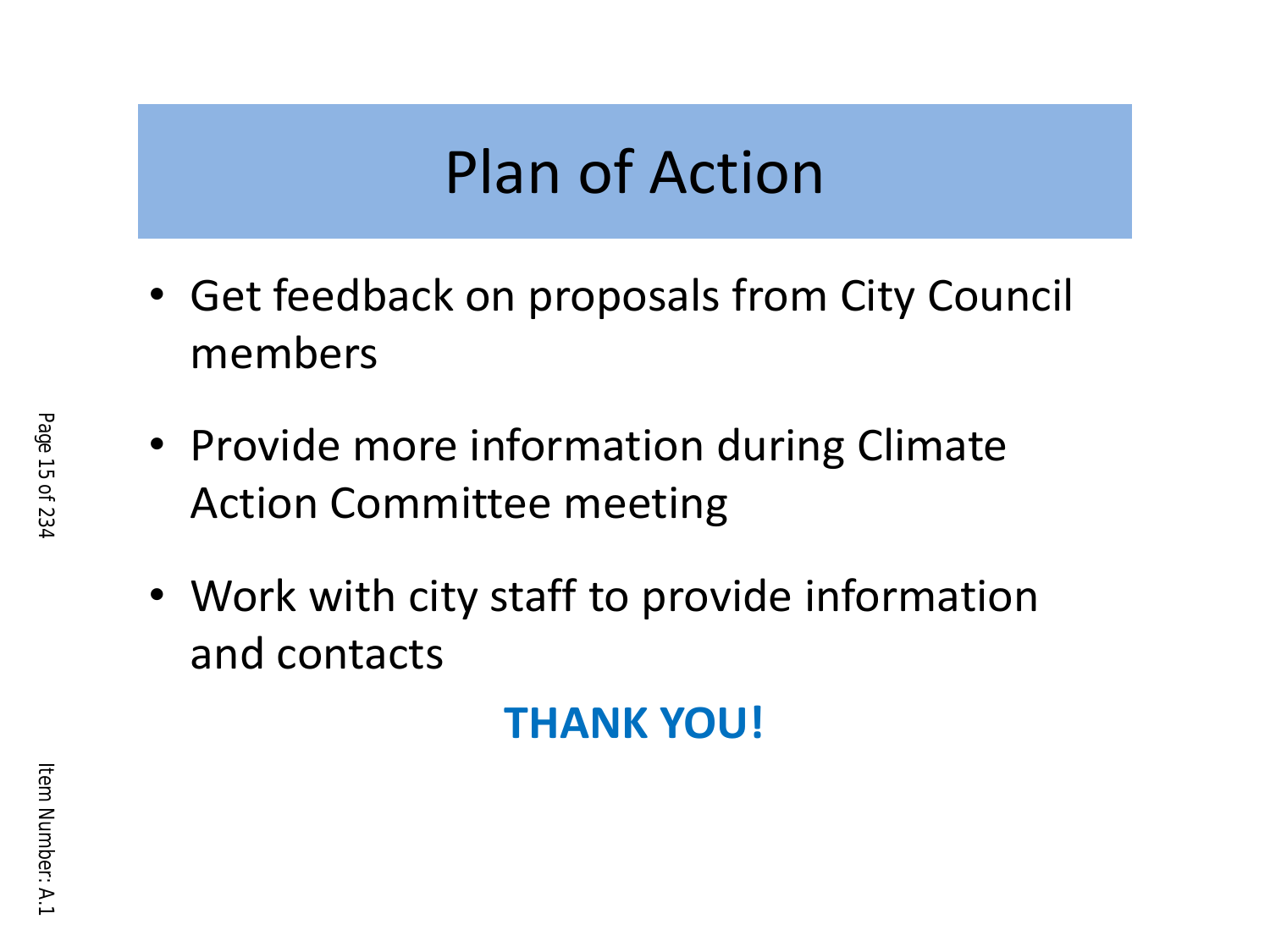Background Info for Budget-Conscious Climate Actions for American Canyon Contact Chris Benz, Napa Climate NOW!, [christinabbenz@gmail.com,](mailto:christinabbenz@gmail.com) (707)492-0089

All-electric Reach Codes

- 1. Adopt the California Energy Commission's (CEC) cost-effective 2019 T-24 residential all-electric reach codes and natural gas infrastructure regulations for Single-family, Detached Accessory Dwelling Units, and Low-rise Multi-family buildings. Adopt the 2019 T-24 reach ZERO Code (CAfor California) for all municipal building projects. This may be expanded to include all nonresidential (commercial) buildings.
- 2. [Adopted by 30+ cities](https://www.sierraclub.org/articles/2020/07/californias-cities-lead-way-gas-free-future) including San Jose, Santa Rosa, Windsor, Mill Valley
- 3. Costs less to build and operate
	- [Research from E3](https://www.ethree.com/wp-content/uploads/2019/04/E3_Residential_Building_Electrification_in_Californ
	ia_April_2019.pdf) (April, 2019) shows the vast majority of homeowners and developers in California can expect considerable financial savings from building and living in allelectric homes - saving between \$130 – \$540 per year compared to homes that burn gas.
	- Santa Rosa staff presentation (11/19/19) shows savings of \$6,171 per home.
- 4. All-electric improves air quality and public health
	- A [meta-analysis](https://pubmed.ncbi.nlm.nih.gov/23962958/) studying over 40 years of studies on the respiratory impacts of indoor nitrogen dioxide on children found that children who live in a home with a gas stove are 42% more likely to experience asthma symptoms.
	- Gas stoves cause indoor air pollution levels that would be illegal if measured outside. [https://coeh.ph.ucla.edu/effects-residential-gas-appliances-indoor-and-outdoor-air](https://coeh.ph.ucla.edu/effects-residential-gas-appliances-indoor-and-outdoor-air-quality-and-public
	-health-california)[quality-and-public-health-california](https://coeh.ph.ucla.edu/effects-residential-gas-appliances-indoor-and-outdoor-air-quality-and-public
	-health-california)
	- Building new homes with heat pumps to provide both space heating and cooling ensures everyone - regardless of income or housing type – has access to air conditioning.
- 5. Model ordinance from Santa Rosa:
	- [https://santa-rosa.legistar.com/View.ashx?M=F&ID=7882270&GUID=651B1D7E-7E35-](https://santa-rosa.legistar.com/View.ashx?M=F&ID=7882270&GUID=651B1D7E-7E35-4607-8DAC-797A4641CC3A) [4607-8DAC-797A4641CC3A](https://santa-rosa.legistar.com/View.ashx?M=F&ID=7882270&GUID=651B1D7E-7E35-4607-8DAC-797A4641CC3A)

#### Measure T projects

- 1. [Napa Countywide Bicycle Plan](https://www.nvta.ca.gov/sites/default/files/2019-10-10_Napa%20Countywide%20Bicycle%20Plan_FINAL_dm.pd
f)
- 2. [Napa County Pedestrian Master Plan](https://www.nvta.ca.gov/countywide-pedestrian-master-plan)

Adopt a goal of Zero Waste by 2030 (goal o[f Sonoma County Regional Climate Protection Authority\)](https://scta.ca.gov/wp-content/uploads/2020/08/4.1.1b-CEMS-Update.pdf)

- 1. As part of California's Short Lived Climate Pollutant Reduction Strategy (AB 1383), CalRecycle will require residential food scrap composting by 2022. This is part of a strategy to reduce organic waste disposal by 75% by 2025.
- 2. When landfilled, organic waste is one of the largest sources of methane pollution in Califonia. Conversely, the use of this same material to make compost and other byproducts has been proven to not only prevent methane emissions, but also to increase soil health and water retention, and sequester carbon from the atmosphere[. https://www.cawrecycles.org/recycling](https://www.cawrecycles.org/recycling-news/hnb47xwlxcne6dl37r2xsatnk2cwhm)[news/hnb47xwlxcne6dl37r2xsatnk2cwhm](https://www.cawrecycles.org/recycling-news/hnb47xwlxcne6dl37r2xsatnk2cwhm)
- 3. Require all permitted events to be Zero Waste events.
	- [Sebastopol's one page event form.](https://bloximages.chicago2.vip.townnews.com/sonomawest.com/content/tncms/assets/v3/editorial/0/33/03
	33b8ba-0d3a-11ea-b06f-2b567a12d1d1/5dd7faa1bad80.pdf.pdf)

#### Lead by example

- 1. Incorporate Climate Change Element into General Plan Update
	- [Governor's Office of Planning and Research Climate Change Element guidelines](https://opr.ca.gov/docs/OPR_C8_final.pdf)
	- [St. Helena General Plan Update 2040 Climate Change Element,](https://www.cityofsthelena.org/sites/default/files/fileattachments/planning_resources/page/3505/final
	_plan_compiled.pdf) pg 315